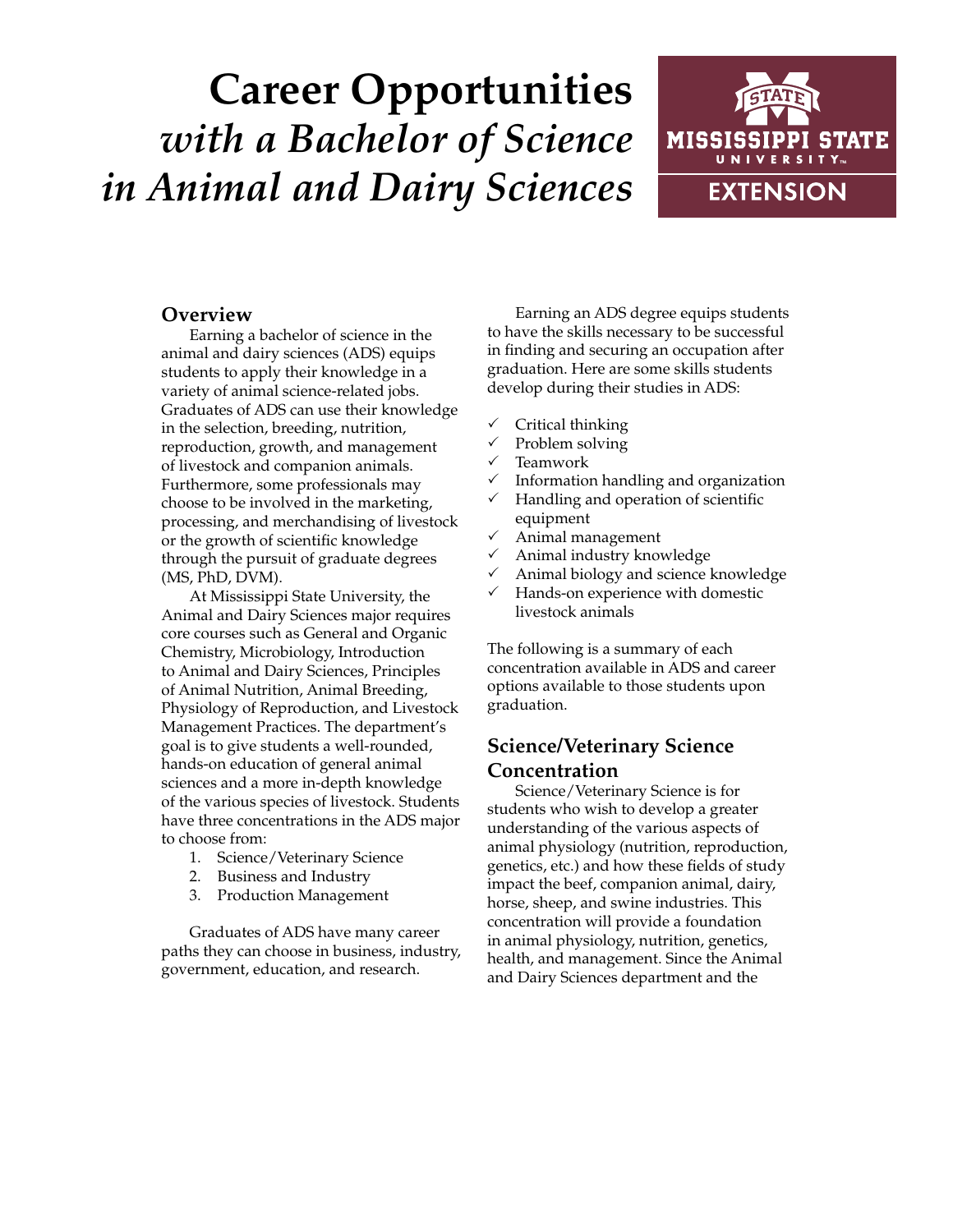College of Veterinary Medicine are both located in the Wise Center, students have the chance to work at the veterinary college and gain experience working in a clinical setting. Specific courses required for the Science/Veterinary Science concentration include Immunology and Anatomy and Physiology.

## *Career Choices for Science/Veterinary Science Concentration Graduates*

- Veterinarian
- $\checkmark$  Veterinary Technician
- $\checkmark$  Animal Breeding Technician
- $\checkmark$  Laboratory Research Associate
- $\checkmark$  Immunologist
- $\checkmark$  Biomedical Researcher
- $\checkmark$  Pharmaceutical Salesperson
- $\checkmark$  Cellular and Molecular Biologist
- $\checkmark$  Pathologist
- $\checkmark$  Endocrinologist
- $\checkmark$  Physiologist
- $\checkmark$  Theriogenologist

# **Business & Industry and Production Management Concentrations**

Through the Business & Industry Concentration, as well as the Production Management Concentration, students learn the underlying principles of biology, physiology, and nutrition that drive animal growth and development. Students have flexibility in these concentrations. Each student is different and has unique career goals, so students in these two concentrations are able to design their academic programs with courses that relate to their specific career aspirations. Students who are able to tailor classes to meet their career goals are self-motivated to excel in the classroom. As the global population continues to grow, those involved in the animal sciences must increase animal production to meet consumer demands for food and fiber.

The following is a summary of various animal science-related areas in which students may decide to focus their coursework to further their career opportunities after graduation.

#### *Meat Science and Production*

Students who want to pursue a career in meat science are able to connect scientific principles to the end-product through hands-on experiences. Students gain practical experience in live animal, carcass, and genetic assessment, as well as cellular effects on animal growth and development. Furthermore, students gain insight into the relationships between on-farm, packing, and retail segments and how animal production is driven to produce a high-value, highquality product.

Students focused on animal production develop an understanding and practicality through handson learning that enables them to be marketable in a variety of professions upon graduation. Students at MSU have a unique advantage because of the oncampus harvest facility located in Ballew Hall. They also have access to livestock at the H.H. Leveck Animal Research Center (South Farm) and Bearden Dairy Research Unit. Jobs with the various livestock units are available for students who desire to learn more about the animals they work with while in school. The American Meat Science Association Career Center is a good source of jobs for meat animal science graduates (*careers.meatscience.org/*). Animal production graduates can search for jobs at *www.farmjobsearch. com/*, *www.animalsciencejobs.com/*, and *www. Agcareers.com*.

#### *Career Choices for ADS Graduates Interested in Meat Science*

Meat Processor

- $\checkmark$  Food Safety Inspector
- Consultant
- $\checkmark$  New Product Developer
- $\checkmark$  Quality Assurance Inspector
- $\checkmark$  Researcher and Developer
- $\checkmark$  Chef
- $\checkmark$  Distribution Manager
- $\checkmark$  Engineer
- $\checkmark$  Public Relations Specialist
- $\checkmark$  Meat Science Researcher
- $\checkmark$  Processing Plant Manager
- $\checkmark$  Feed or Pharmaceutical Salesperson
- $\checkmark$  Farm or Ranch Manager
- $\checkmark$  Agriculture Loan Officer
- $\checkmark$  Breed Association Representative
- $\checkmark$  Livestock Production Manager
- $\checkmark$  Research Technician
- $\checkmark$  Instructor
- $\checkmark$  Livestock Marketing Specialist
- $\checkmark$  Feedlot Operator

#### *Dairy Science and Production*

Dairy Science and Production focuses on the application of biological and chemical principles to the production and management of dairy animals and the production and handling of dairy products. The Bearden Dairy Research Center (MSU dairy farm) allows students a one-of-a-kind hands-on environment in which to learn dairy management practices firsthand. The MSU dairy research herd consists of Holstein and Jersey cows. The herd produces more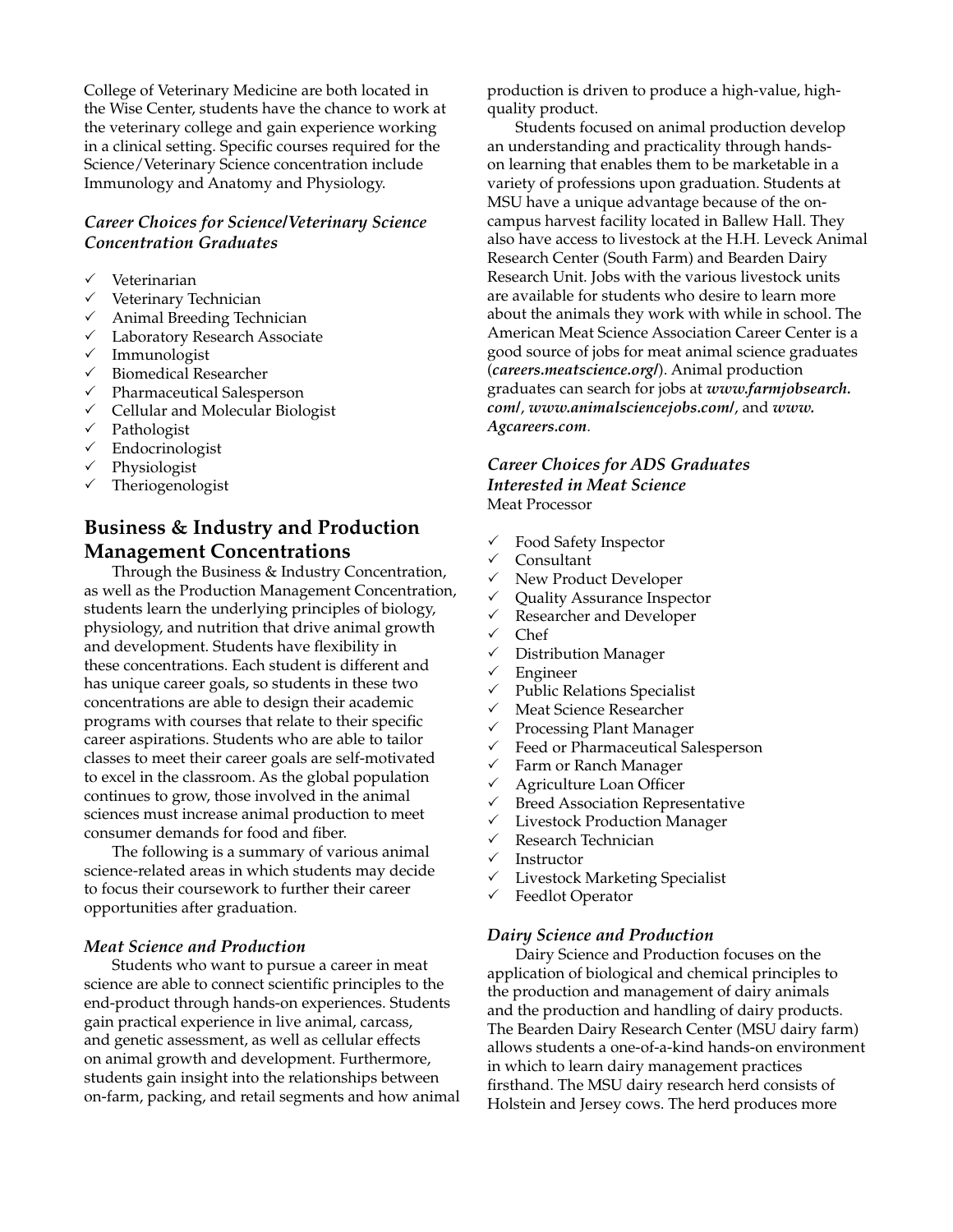than 3 million pounds of milk annually (about 369,000 gallons) used for fluid milk and cheese production. Dairy products are sold at the Mississippi Agricultural and Forestry Experiment Station Sales Store. Courses required specifically for this concentration include Dairy Farm Management, Dairy Cattle Appraisal, and Physiology of Lactation. The Federation of Animal Science Societies is a good source of jobs for dairy science graduates (*www.fass.org/jobs/*).

## *Career Choices for ADS Graduates Interested in Dairy Science and Production*

- $\checkmark$  Dairy Herd Manager/Owner
- $\checkmark$  Milk Inspector
- $\sqrt{ }$  Dairy Records Association Manager
- $\checkmark$  Nutrition Consultant/Representative
- $\checkmark$  Sire Analyst
- $\checkmark$  Public Relations Specialist
- $\checkmark$  Pharmaceutical Salesperson
- $\checkmark$  Breed Association Marketer
- $\checkmark$  Dairy Plant Manager
- $\checkmark$  Dairy Breeding Program Specialist
- $\checkmark$  Dairy Calf/Heifer Production Specialist
- $\sqrt{ }$  Dairy Cattle Researcher

#### *Equine Science and Production*

Equine Science and Production majors learn about equine production and training, and management of horse farms. Equine students have the opportunity to interact with faculty involved in equine programming across the state. Students can enroll in Introduction to Horsemanship, Advanced Horsemanship, Advanced Horsemanship II, and Equine Assisted Therapy. For students who desire more hands-on and management activities, classes are available in Equine Behavior & Training, Equine Reproduction, and Horse Management. To round out the equine experience, equine courses such as Equine Conformation & Performance Evaluation, Advanced Equine Evaluation, and Equine Exercise Physiology are available for the equine student's selection. The Equine Science Society is a good source of jobs for equine science graduates (*www.equinescience.org/jobs/*).

## *Career Choices for ADS Graduates Interested in Equine Science and Production*

- $\checkmark$  Race Horse Industry Rep
- $\checkmark$  Public Relations Specialist
- $\checkmark$  Equine Behaviorist
- $\checkmark$  Riding Instructor
- $\checkmark$  Feed Salesperson
- Horse Trainer
- Pedigree Specialist
- $\checkmark$  Broodmare Reproduction Manager
- $\checkmark$  Equine Sports Medicine Specialist
- $\checkmark$  Equine Rehabilitation Specialist
- $\checkmark$  Bloodstock Agent
- Embryo Transfer Technician
- $\checkmark$  Equine Sales Manager
- $\checkmark$  Therapeutic Riding Instructor
- $\checkmark$  Equine Researcher
- $\checkmark$  Equine Breed Association Rep

## **Other Animal Science-Related Occupations**

While many of the career choices listed above are specific to those concentrations, there are many careers that any ADS graduate can pursue. Some may require additional education or training in another field such as Journalism, Photography, or Graphic Design to work for an agriculture-based business. Other careers such as financial analyst, housing and environmental quality specialist, and livestock insurance representative may require a minor in Accounting or Agribusiness.

Some examples of careers that any ADS graduate may pursue with additional graduate education include Extension agent, Extension specialist, research scientist, and other jobs in academia. For students who have an interest in animal behavior and welfare, a career as a lawyer focused in agriculture policy, an animal care research technologist, or an animal control officer may be a good fit. Careers for those interested in animal breeding and genetics include breed association representative, dairy industry breeding consultant, artificial insemination company representative, or private breeder in industry employee. For those interested in the beef cattle industry, a career as a beef nutrition sales consultant, beef cattle Extension specialist, consultant, or web designer are potential career options. Careers for those interested in nutrition include digestive disease research associate, feed mill manager/ration formulator, pet food scientist, or animal nutrition account manager.

For a more extensive list of possible careers and job titles, visit the American Society of Animal Science website (*www.asas.org*) and follow the link to the Career Center. Also search the websites listed earlier in this publication to find job opportunities. Students are encouraged to visit the MSU Career Center (*www.career.msstate.edu/students/*) to consult about internship and career opportunities. Another good source of knowledge related to animal science careers would be faculty in the ADS department.